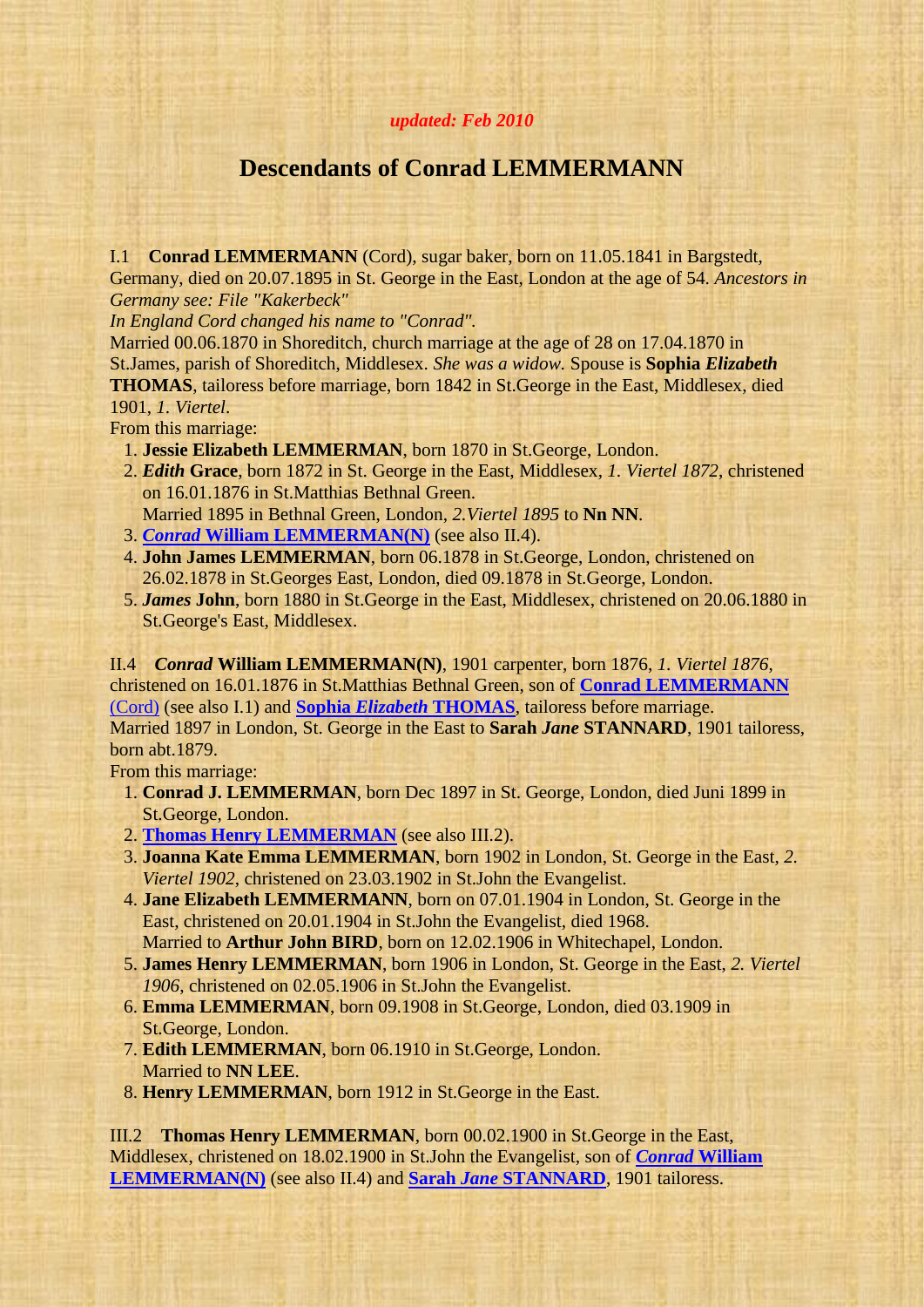## Married to **Mary COAKLEY**.

From this marriage:

- <span id="page-1-3"></span>1. **[Thomas James](#page-1-0)** (see also IV.1).
- 2. **Mary E.** Born 1926 in Stepney. Married to **Leonard BIGGS**.
- 3. **Conrad W.** Born 1928 in Stepney.
- 4. **[Harry Edward](#page-1-1)** (see also IV.6).
- 5. **[John M.](#page-1-2)** (see also IV.8).
- 6. **Anthony** (Reggie), born 1945 in North Bucks.

<span id="page-1-0"></span>IV.1 **Thomas James LEMMERMAN**, born on 22.09.1924 in Mile End, died July 1990 in Tower Hamlets, London, son of **[Thomas Henry LEMMERMAN](#page-0-3)** (see also III.2) and **[Mary](#page-1-3)  [COAKLEY](#page-1-3)**.

## Married to **Margie COLLINS**.

From this marriage:

1. **Daniel J.** Born 1955 in Stepney.

2. **Katheryn M.** Born 1955 in Stepney.

<span id="page-1-1"></span>IV.6 **Harry Edward LEMMERMAN**, born on 21.05.1933 in East London, died 00.09.2003 in Havering, Essex, son of **[Thomas Henry LEMMERMAN](#page-0-3)** (see also III.2) and **[Mary COAKLEY](#page-1-3)**.

<span id="page-1-7"></span>Married to **Nn COOPER**. From this marriage:

1. **[Paul J.](#page-1-4)** (see also V.3).

<span id="page-1-2"></span>IV.8 **John M. LEMMERMAN**, born on 14.02.1941 in Stoke, died 1980 in London, son of **[Thomas Henry LEMMERMAN](#page-0-3)** (see also III.2) and **[Mary COAKLEY](#page-1-3)**. Married to **Alma KNOTT**.

From this marriage:

- <span id="page-1-8"></span>1. **[Michael J.](#page-1-5)** (see also V.5).
- 2. **[Karen A.](#page-1-6)** (see also V.8).

3. **[Angela Lorraine](#page-2-0)** (see also V.10).

<span id="page-1-4"></span>V.3 **Paul J. LEMMERMAN**, born on 05.07.1961 in Romford, son of **[Harry Edward](#page-1-1)  [LEMMERMAN](#page-1-1)** (see also IV.6) and **[Nn COOPER](#page-1-7)**.

Married 04.1989 in Barking and Dagenham, Essex to **Natalie GRAY**. From this marriage:

1. **Christopher Paul**, born on 27.01.1991 in Barking and Dagenham, Essex.

2. **Sarah Lauren**, born 00.05.1996 in Havering, Essex.

<span id="page-1-5"></span>V.5 **Michael J. LEMMERMAN**, born 1961 in London, son of **[John M. LEMMERMAN](#page-1-2)** (see also IV.8) and **[Alma KNOTT](#page-1-8)**. Married to **Dineke de VRIES**.

From this marriage:

- 1. **Jessica Angela**, born 1997 in Utrecht, Nthl.
- 2. **Sophie Lorraine**, born 2000 in Utrecht, Nthl.
- 3. **Brendan Thomas**, born 2003 in Utrecht, Nthl.

<span id="page-1-6"></span>V.8 **Karen A. LEMMERMAN**, born 1963 in Stepney, daughter of **[John M.](#page-1-2)  [LEMMERMAN](#page-1-2)** (see also IV.8) and **[Alma KNOTT](#page-1-8)**.